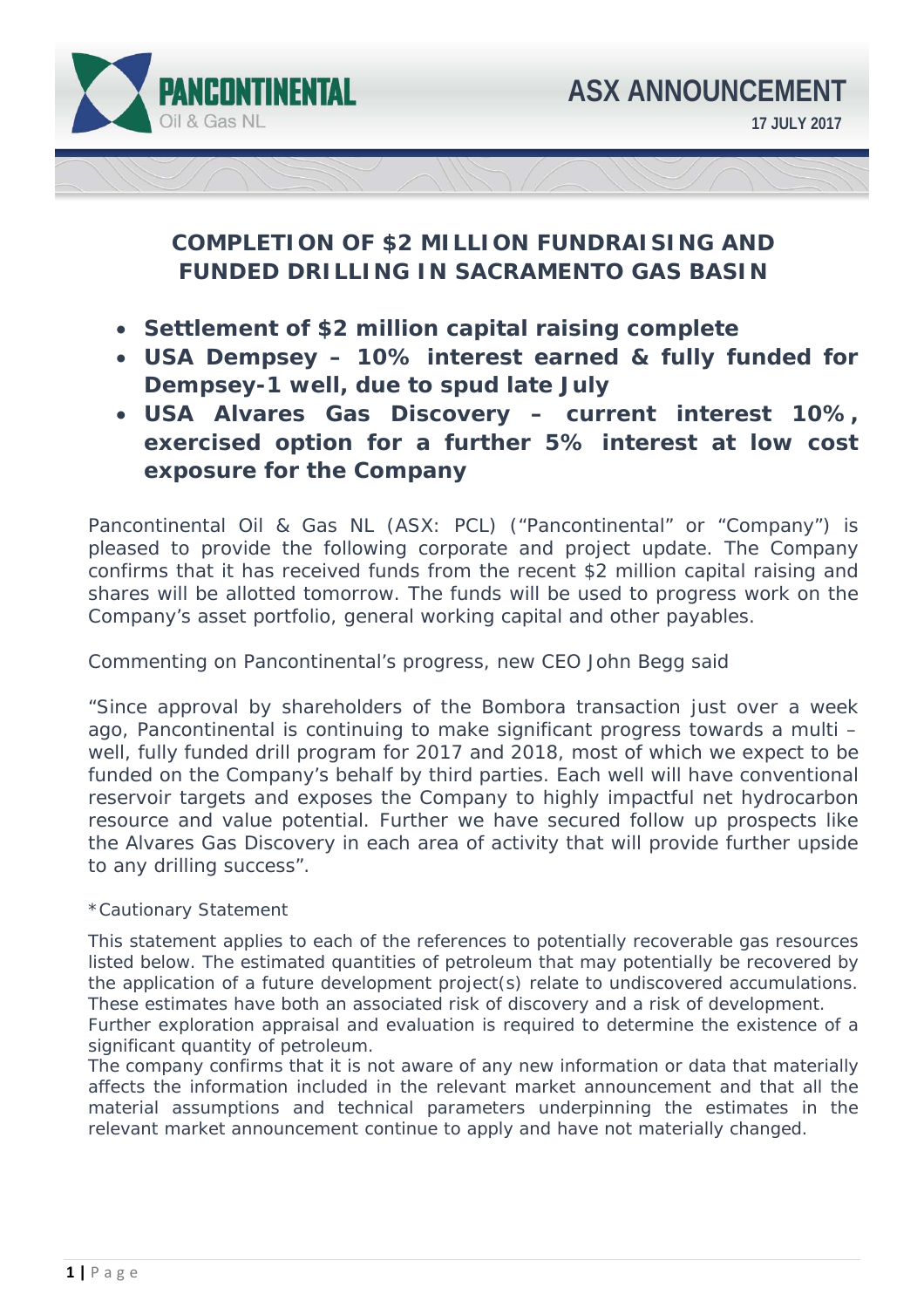# **USA Dempsey Gas Project**

Pancontinental, through its wholly owned subsidiary is party to a farmin agreement with Australian based Sacgasco Limited (ASX:SGC) over the Dempsey Gas Project in the Sacramento Gas Basin, California. The Company has recently made payments to earn a 10% interest in the project and is now fully funded for a planned 3,200m well, up to an agreed cost cap. The well is due to commence at the end of July and will be the first well for Pancontinental's newly acquired Sacramento Gas Basin assets.

The well will drill shallow targets in an existing gas field before drilling to 3,200m through larger, stacked conventional sandstone targets in a robust structure defined by 3D seismic.

Permits for the drilling are in place, a rig has been contracted and preparation of the drilling site has commenced.

Pancontinental estimates, calculated deterministically, unrisked, best estimate Prospective Resources of 77 Bcf\* of recoverable gas net to its 10% interest (refer PCL announcement 5 July 2017).

Joint venture partners in the Dempsey Gas Project include:

Sacgasco Limited (ASX:SGC) 50% Operator Pancontinental Oil & Gas NL (ASX:PCL) 10% Empyrean Energy PLC (AIM:EME) 30% Xstate Resources Limited (ASX:XST) 10%



Cross section and Map of Dempsey Gas Project

# **USA Alvares Gas Discovery**

The Alvares Gas Project is also located in the Sacramento Gas Basin, California. Bombora Natural Energy Pty Ltd ("Bombora"), (Pancontinental's subsidiary) has entered into a farmin agreement with Sacgasco Limited and Xstate Resources Limited whereby Bombora has the right to earn a 10% working interest by funding 13.33% of the next well on the 1982 Alvares gas discovery.

Bombora has now exercised its option to earn a further 5% in Alvares, by funding Sacgasco's share of a re-entry of the discovery well to assess it for a possible sidetrack to the gas reservoirs instead of requiring a more expensive new well from the surface. A sidetrack could significantly reduce the cost of testing the gas zones. The promoted component of Bombora's cost to earn its extra interest would be capped at circa US\$200,000.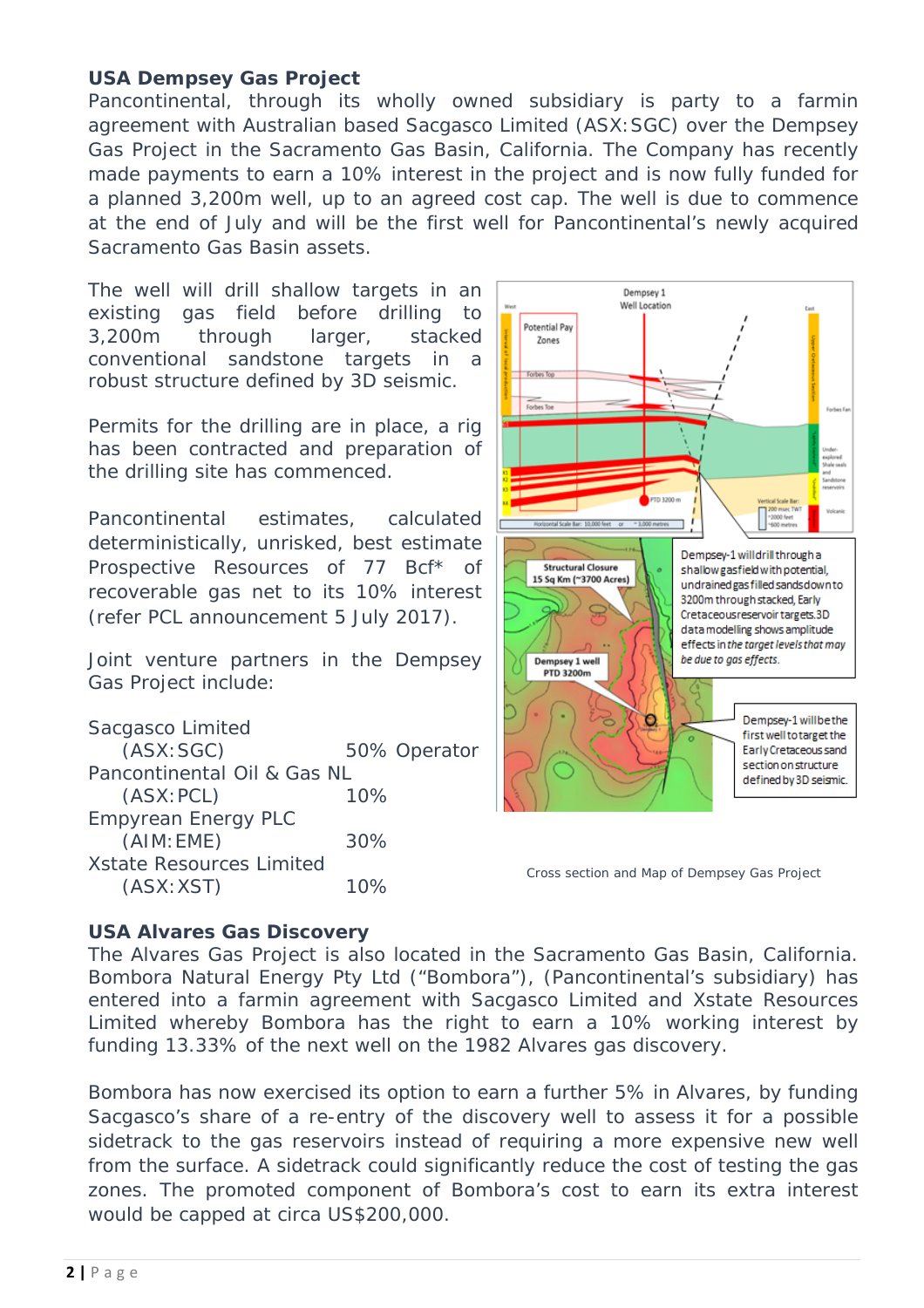The Alvares Joint Venture does not have a licence - required commitment to drill the well and is therefore, in the advantageous position of being able to make a decision after reviewing information obtained from other relevant drilling programmes in the Sacramento Basin that are in progress for 2017.





Location Map of the Sacramento Gas Basin and Pancontinental's Gas Projects

Alvares-1 was drilled to a total depth of 4380m (14,060 feet) to test the Early Cretaceous age, Stoney Creek Formation targeting at the time, oil. This formation is part of an early, marine basin fill and is comprised of sandstones and conglomerates interspersed with clay rich rocks. Wireline log data from the well indicates extensive zones with conventional gas reservoir potential.

Alvares-1 encountered high pressures, along with strong gas shows (up to 10,000 units in one untested zone) recorded over more than 1500m (4,815 feet) below a thick, sealing shale at 2531m (8304 feet). Operational issues resulted in an incomplete suite of wireline log data with which to evaluate the results. Pancontinental believes that with careful well planning, application of modern techniques and equipment commonly used in similar geologic settings, an Alvares-2 well has a high probability of commercial success.

The key risk associated with the project, is execution of a drilling and completion programme that minimises damage to the reservoirs and allows for effective flow testing of the rocks. It's a strategic asset that could benefit greatly from the work of other drilling activity in which Pancontinental is participating in the greater play area.